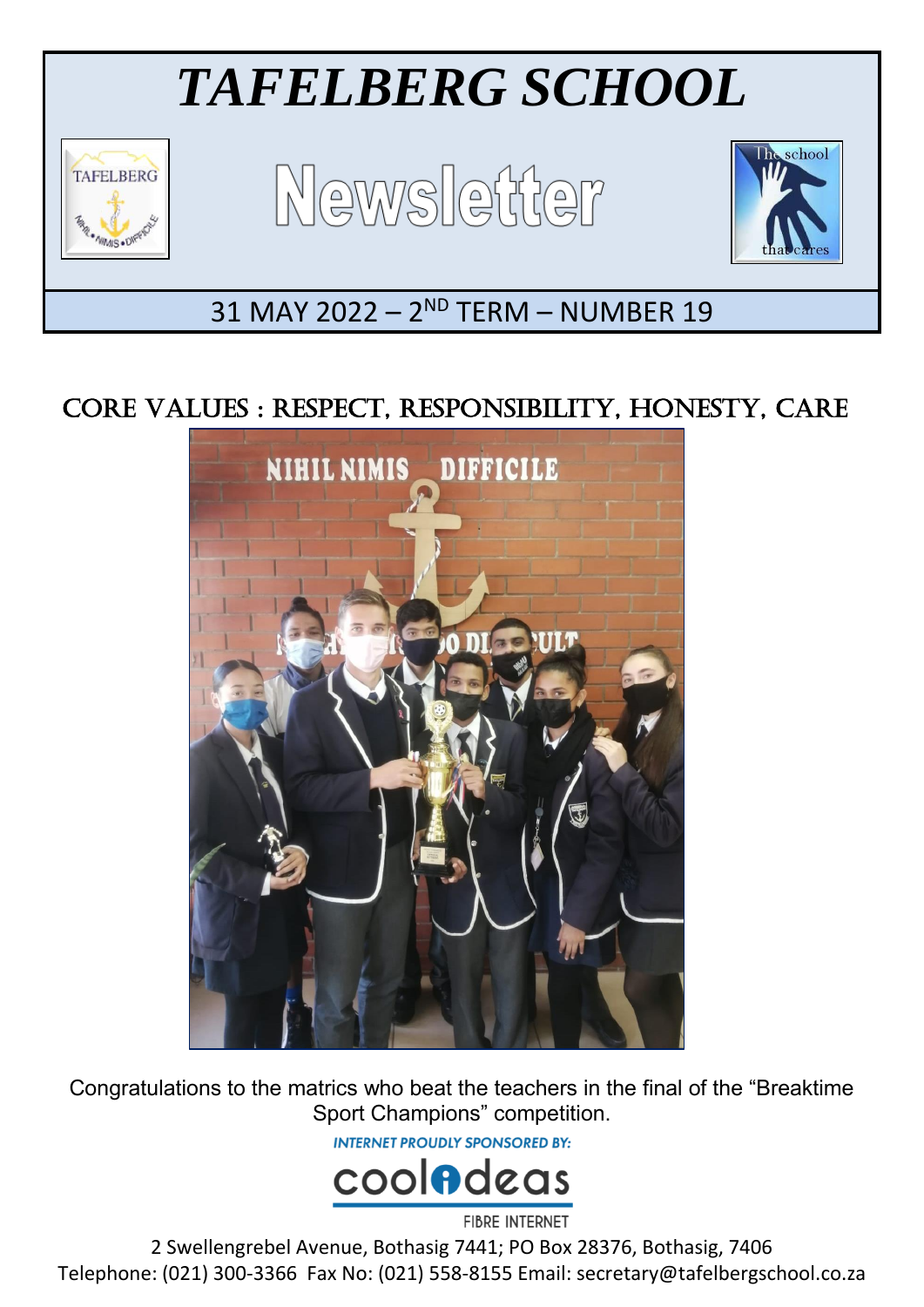## Dear parent / guardian

Education worldwide has been affected by Covid, and we have had many talks, workshops and articles over the past 18 months highlighting the impact on teaching and learning. We have also witnessed many policy and curriculum amendments, and the introduction of new policies. Curriculum revision and even the implementation of a new curriculum fit for the 21<sup>st</sup> century/4<sup>th</sup> industrial revolution is being mooted by leaders not only in SA, but in many countries around the world. This all sounds good but I am cautious in that I hope that educational specialists, and in particular, seasoned teachers are properly consulted before massive changes are made. I would also like to see that a new curriculum puts the teacher back at the centre of the classroom – get rid of the cumbersome administrative duties and let them spend more time preparing and reflecting on teaching and learning. However, before these changes come to pass, there is something we can all do to improve our children's learning right now … get them to read. Get them away from their screens and do some "real" reading, in two of the official languages. Not only will it improve their vocabulary, spelling, sentence construction etc. but it will also open a world of creativity and general knowledge that will stand them in good stead not only for school and examinations, but for the rest of their lives.

## **NB INFORMATION**

## **1. NB Dates 2022**

- 03 June Start of Junior School Test Series
- 08 June Start of Senior School Test Series
- 16 June Holiday Youth Day
- 17 June Holiday School holiday
- 24 June End of Term 2 / school closes @ 11am
- 19 July Start of Term 3
- 22 July Term 2 academic Reports to be issued to all high school learners

## **2. School fees 2022**

Tafelberg is a Section 21 fee-paying school, and the SA Schools Act thus places a duty on the SGB to collect such school fees from all parents as agreed upon at the parent AGM. The Budget and school fees for 2022 were voted on at the parent AGM on the 17 November 2021. The Budget and school fee increase was tabled and accepted by unanimous parent vote at the AGM, as were certain resolutions.

| <b>TIER</b>                  | <b>FEE PER MONTH</b><br>$(11$ months) | <b>FEE: ANNUAL AMOUNT</b> |
|------------------------------|---------------------------------------|---------------------------|
| Grade $1 + 2$                | R <sub>2</sub> 140-00                 | R <sub>23</sub> 540-00    |
| 2. Grades $3,4,5 + 10,11,12$ | R <sub>2</sub> 100-00                 | R <sub>23</sub> 100-00    |
| 3. Grades 6,7,8,9            | R <sub>1</sub> 940-00                 | R21 340-00                |

- First Debit Order run :  $1<sup>st</sup>$  working day of each month
- Fees are paid over 11 months, starting January 2022 (for 2022 fees only)
- Exemptions and non-payment of fees are dealt with as per legislation and school policy
- All enquiries regarding payment of school fees and exemptions must be directed only to Mrs M Vicentini @ 021 558 2405 or [bursar@tafelbergschool.co.za](mailto:bursar@tafelbergschool.co.za)



Reading is the  $\mathbf{K}\mathbf{E}\mathbf{Y}$  to learning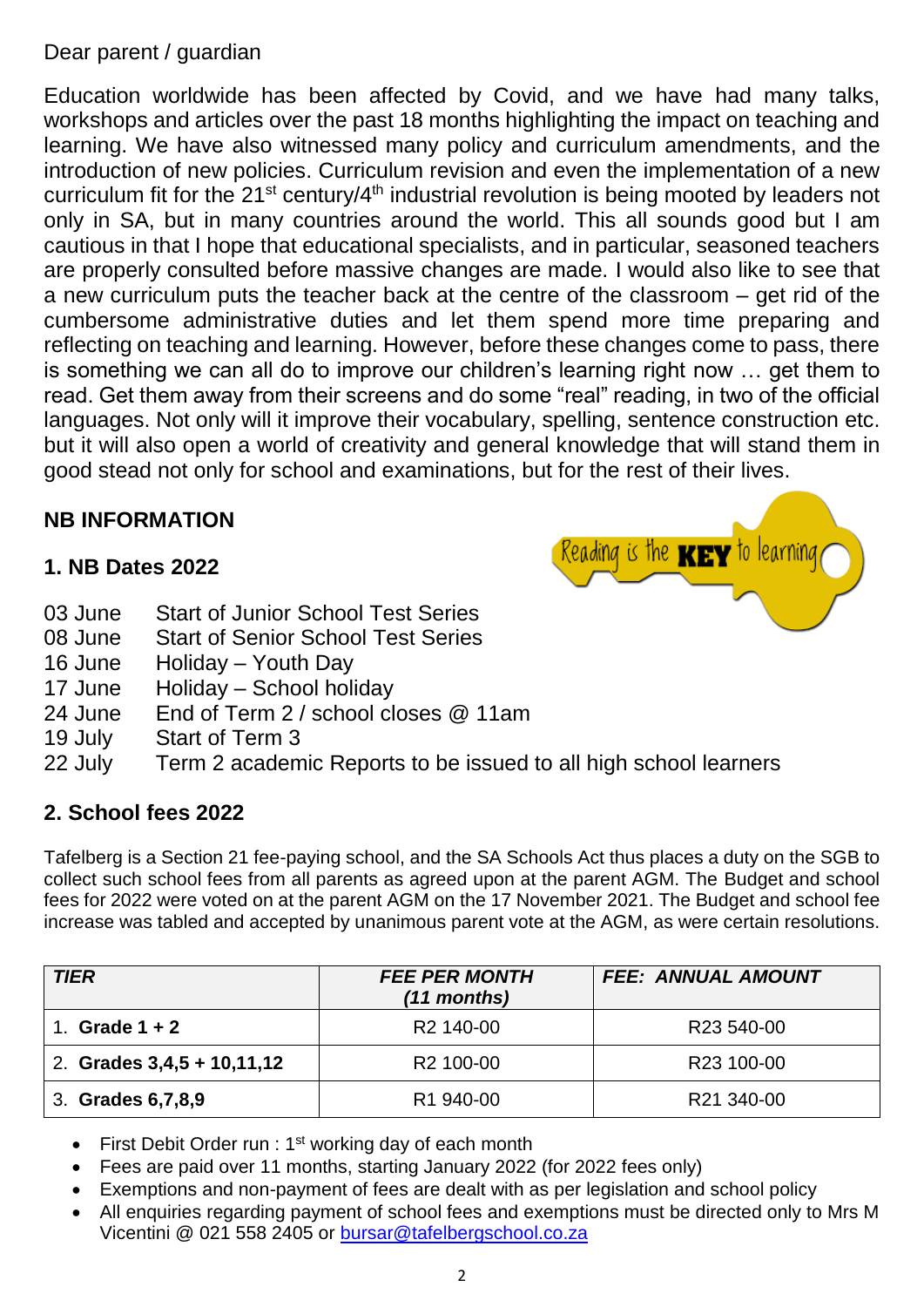## **GENERAL NEWS**

## **1. School tracksuit notice**

Due to high school assemblies now being held on Fridays and extra matric classes on Friday afternoons, among other reasons, a decision was taken to move the option of wearing tracksuits from Fridays to Thursdays. This will then also make it easier for learners who play sport on Thursdays to wear their sport kit and tracksuits on these match days. The wearing of blazers at Friday assemblies is then also easier to monitor. All **high school learners** thus have the option of coming to school in the full school tracksuit on a Thursday as from this week. Please note:

- *Primary school rules with regard to wearing of tracksuits has not changed*.
- High school learners must wear the full official school tracksuit on Thursdays should they wish to do so – NO mixing and matching – the *full tracksuit* must be worn.
- If your child's tracksuit pants/top is damaged or dirty etc, he/she must come to school in the normal school uniform.
- Fridays normal winter school uniform, and blazers (grade 7-12) are compulsory for Friday assemblies.

## **2. School tuckshop**

We would like the school tuckshop to re-open next term. To this end the SGB are calling on interested parties to register their interest. Please contact Mr C la Cock on email at [clacock@tafelbergschool.co.za](mailto:clacock@tafelbergschool.co.za) for tender documents / requirements, which must be submitted to him by end of school day on 9 June 2022.

#### **3. Staff news**

- Mrs McGee will be undergoing an operation and is booked off as from this Friday. We wish her a speedy recovery, and will see her back next term.
- Mrs J de Villiers is standing in for Ms Tilley who will return on 19 June.
- Ms Fisher is on maternity leave. Please contact Mrs Kidd regarding medication.

## **4. Term 2 Test Series (SBAs)**

Please be reminded of the following:

- Ensure your child is preparing properly for the upcoming SBAs/Tests
- As always, all learners must wear the proper school uniform during the Test Series. Should he/she not wear the proper uniform items, a note from the parent/guardian explaining the problem and requesting a deviation for a set period, must be handed in by the particular learner.
- Absenteeism during these important SBAs will only be considered if a valid reason is provided i.e. doctor's note.
- Remind your child about the consequences of dishonesty during the writing of these important tests.

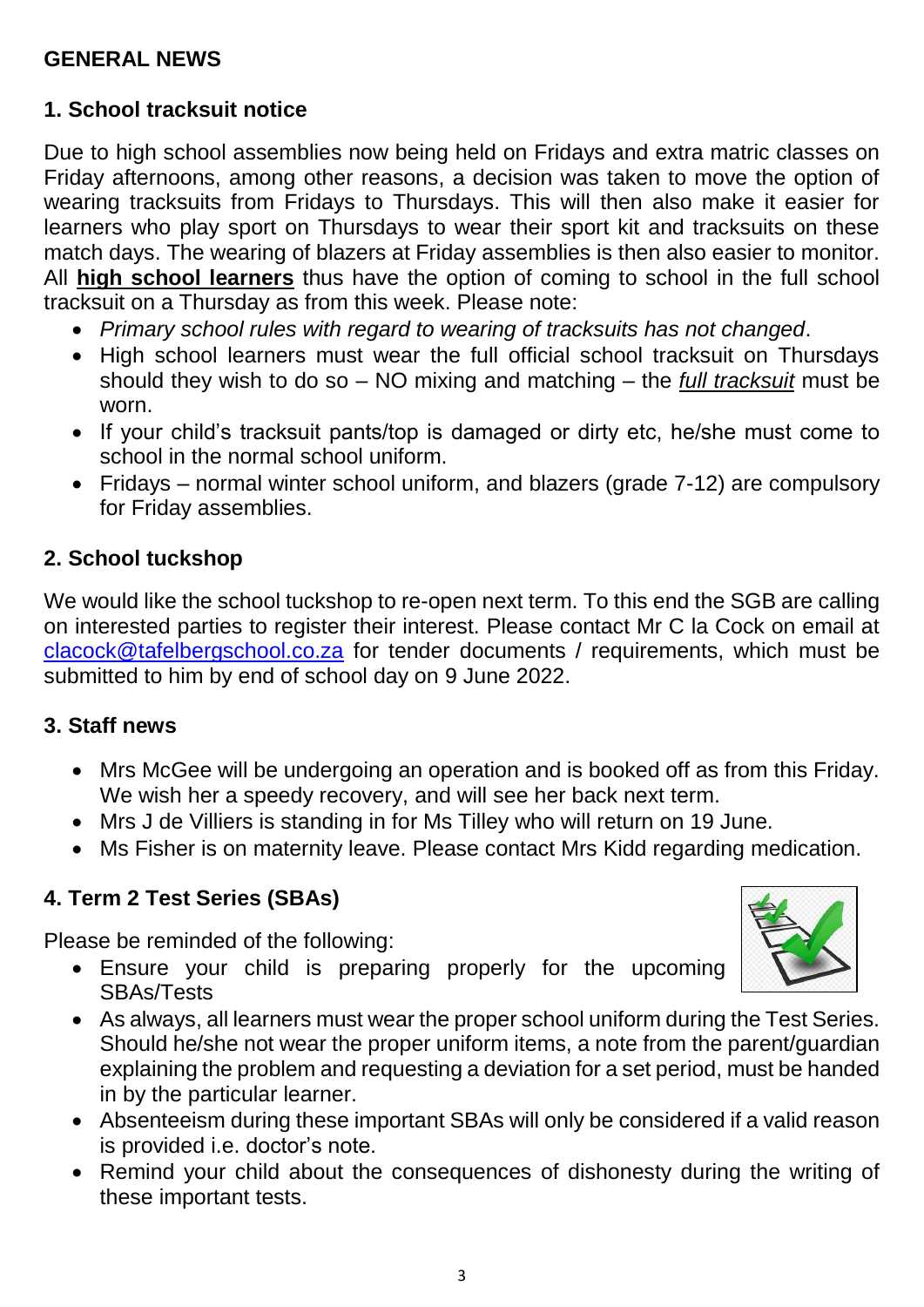## **5. Core values and bullying**

View presentation on our website under General.

Help us to stamp out bullying. Talk to your child about bullying.



## **6. PTA**

Please continue to support your PTA during these difficult times. Your support is the difference between success or failure … let's all be part of a winning team.

Second-hand uniform items:

- 1 June 2022 second hand clothing sale in the hall, 2pm 3pm. Cash only.
- Please donate any "pre-owned" uniform items. Any queries regarding second hand clothing, please contact Shirley Ashbolt 083 278 3618

## *Reminders*:

- Please keep sending in your waste paper.
- *Keep swiping* your "My School Card" and "Makro Card"…..every swipe counts.
- Please link your Builders Warehouse Cards to your My School Card
- Please use your networks to obtain donations of trees, brick pavers, benches etc. Contact person at school - Mr C la Cock (021 300 3366)
- All PTA queries can be sent to Leigh-Ann Stokell at [tafelbergpta@gmail.com](mailto:tafelbergpta@gmail.com) or on 082 927 2544.

## **7. Covid measures at Tafelberg**

- Parents must screen their children prior to sending them to school. If a child is unwell or shows any of the symptoms associated with COVID-19, parents must keep their child at home and consult a health official if necessary.
- If a learner presents with COVID-19 symptoms at the school, the learner will be isolated and the parents will be contacted to collect the learner immediately.
- The proper wearing of masks (not "buffs") within the school building (i.e. corridors, classrooms, hall etc.) is still mandatory.
- Learners, educators, staff and visitors are not required to wear masks in open public spaces (e.g. car park, fields, outside play areas, swimming pool area)
- Learners, staff and visitors to the school will no longer be screened. However, on entering the school building a mask must be worn and hands sanitized.
- Staff showing symptoms should stay at home if unwell and seek medical advice if necessary.
- Learners and staff testing positive, should isolate for the required period.
- The one metre physical distancing rule in outdoor places also no longer applies at schools.
- No parents nor visitors will be allowed entry to the school before 9am, without an appointment.